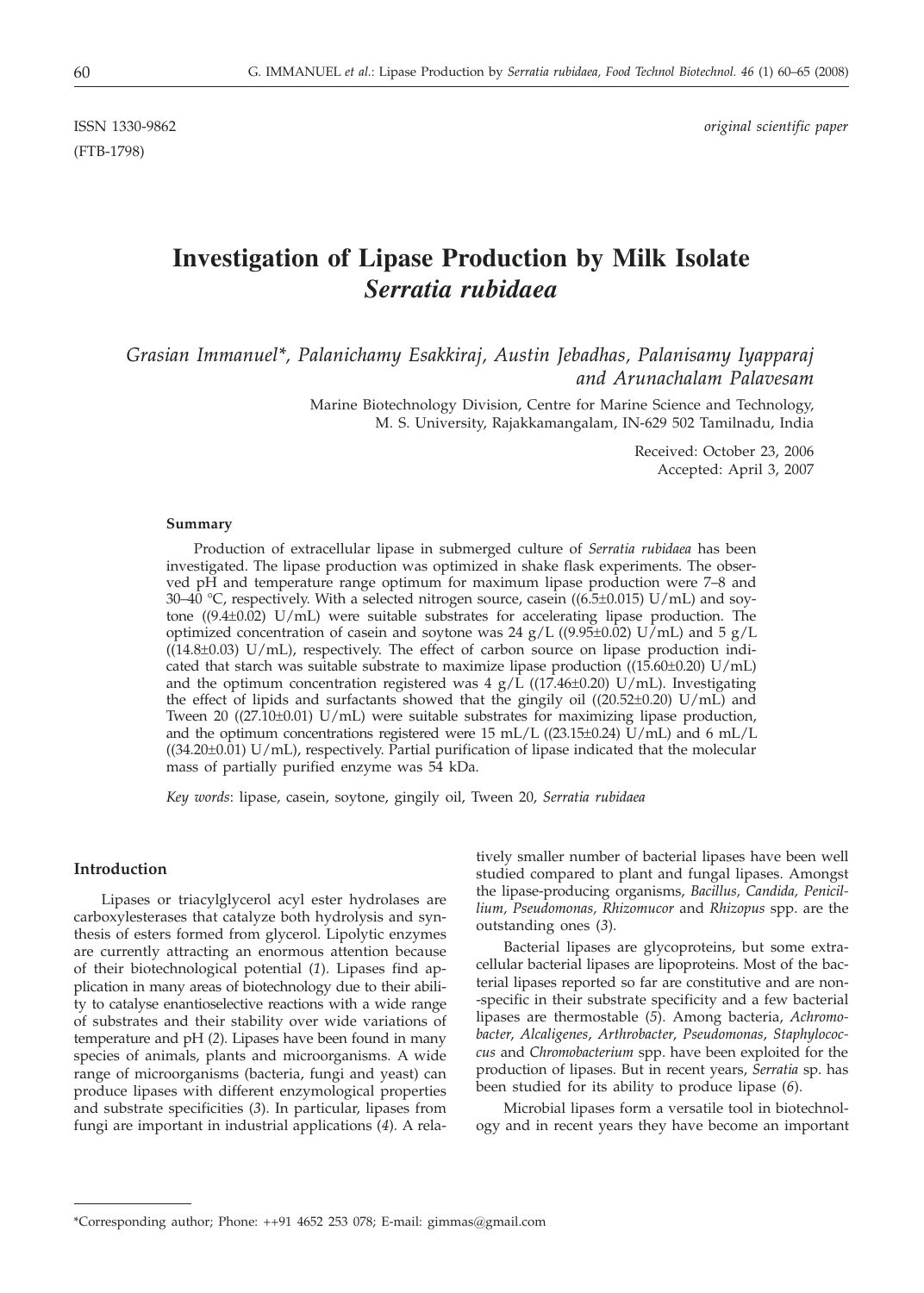class of enzymes. Their applications include the addition to detergents, manufacture of food ingredients, pitch control in pulp and paper industry (*7*), production of aromas, production of insecticides, synthesis of drugs such as naxopren and ibuprofen, and as a biocatalyst of stereoselective transformations (*2*). With this upsurge, the exponential increase in the application of lipases in various fields in the past few years demands both qualitative and quantitative improvement. The quantitative enhancement requires strain improvement and medium optimization for overproduction. The spectacularly successful examples of strain improvement in industry are mostly attributed to the extensive application of mutation and selection.

Bacterial lipases are mostly inducible enzymes, requiring some form of oil, fatty acids, fatty acid alcohol or fatty acid ester for induction. Triacyl glycerols are the main substrates of lipases, they are uncharged lipids. The triacyl glycerols with long-chain fatty acids esterified with glycerol are insoluble in water, although those with short-chain fatty acids are sparingly soluble in water (*8*). Lipase biosynthesis by microorganisms can be enhanced by optimization of culture condition factors such as temperature, pH, aeration, medium composition, *etc*. and sometimes these conditions may affect extracellular lipase production. The presence of some compounds, *i.e*. fatty acids, triglycerides or surfactants has often been seen to induce lipase secretion (*8*). Therefore, the current study was undertaken to optimize the lipase production by locally isolated *Serratia rubidaea* on relatively low cost media.

## **Materials and Methods**

## *Microorganism and lipolytic activity*

The bacterial strain was isolated from raw milk sample and identified as *Serratia rubidaea* by standard procedure described in Bergey's Manual of Determinative Bacteriology (*9*). The identified organism was tested for lipase production on Spirit Blue agar plates supplemented with tributyrin. After 4 days of incubation at 32 °C, the lipolytic activity was confirmed by forming a clear zone around the colony. The lipolytic activity in the liquid medium was assessed first by enriching *S. rubidaea* in the enrichment medium containing beef extract 0.3 %, peptone 0.5 %, NaCl 0.5 % and glucose 0.5 % at pH=7 and then 10 % of enriched culture was inoculated in 250-mL flask containing 45 mL of basal TS broth (tryptone 16 g/L, soytone 3 g/L, NaCl 5 g/L, glucose  $2.5$  g/L, K<sub>2</sub>HPO<sub>4</sub> 2.5 g/L) (10). The culture was then incubated for 4 days by reciprocal shaking at 32  $\degree$ C. The cells were then harvested by centrifugation at 10 000 rpm for 15 min and the supernatant was used for further assay. The same culture conditions were followed for all the optimization experiments, and were carried out in triplicate. During the optimization, the experiments were performed in a consecutive manner by incorporating previously optimized parameters. The last optimization experiment was also performed under the previously optimized conditions. The interrelating effect of all optimized factors in this experiment was assessed.

## *Lipase assay*

The lipase activity in the culture supernatant was determined by titrimetry (olive oil emulsion method) (*11*). One unit of enzyme activity is defined as the amount of enzyme required to liberate 1 µmol of equivalent fatty acid/(mL·min) under the standard assay conditions.

## *Effect of pH and temperature on lipase production*

The effect of pH and temperature on lipase production was determined by incubating the culture flasks with different pH (4, 5, 6, 7, 8, and 9) and temperature (10, 20, 30, 40, 50, 60, 70, and 80 °C).

## *Optimization of medium components for lipase production*

The optimization of medium components with suitable nutrient sources was carried out at the optimum pH and temperature, by substituting components present in the basal medium and subsequent optimization.

## *Effect of nitrogen sources on lipase production*

To test the effect of nitrogen sources on lipase production, six different nitrogen sources such as yeast extract, skim milk powder, casein, protease peptone, beef extract and urea were used. They were individually tested by replacing the tryptone present in the basal medium at the concentration of 16 g/L. After screening, the maximum lipase-yielding substrate was then taken for optimization at various concentrations (16, 18, 20, 22, 24, 26, 28, 30, 32, 34 and 36 g/L). To test the effect of additional nitrogen source on lipase production, six different nitrogen sources were screened: yeast extract, skim milk powder, beef extract, protease peptone, tryptone and urea. They were tested individually instead of the soytone, which was present in the basal medium at the concentration of 3  $g/L$ . After screening, the maximum lipase--yielding substrate was taken for further optimization by varying its concentration (3.0, 3.5, 4.0, 4.5, 5.0, 5.5, 6.0 and  $6.5$  g/L).

#### *Effect of carbon sources on lipase production*

The effect of carbon sources on lipase production was tested by using five different carbon sources, namely sucrose, fructose, lactose, galactose and starch. They were tested individually by replacing the glucose present in the basal medium at the concentration of 2.5  $g/L$ . Then the maximum enzyme-producing carbon source was further optimized by varying its concentration (2.5, 3.0, 3.5, 4.0, 4.5, 5.0, 5.5, 6.0 and 6.5 g/L).

## *Effect of triglycerides on lipase production*

The lipase production was accelerated by incorporation of different lipid sources, namely olive oil, coconut oil, gingily oil, tributyrin, and cod liver oil, in the optimized medium. They were tested individually at the fraction of 5 mL/L and the medium without oil was used as the control. The triglyceride producing maximum lipase was then optimized by varying its fraction (5, 10, 15, 20 and 25 mL/L).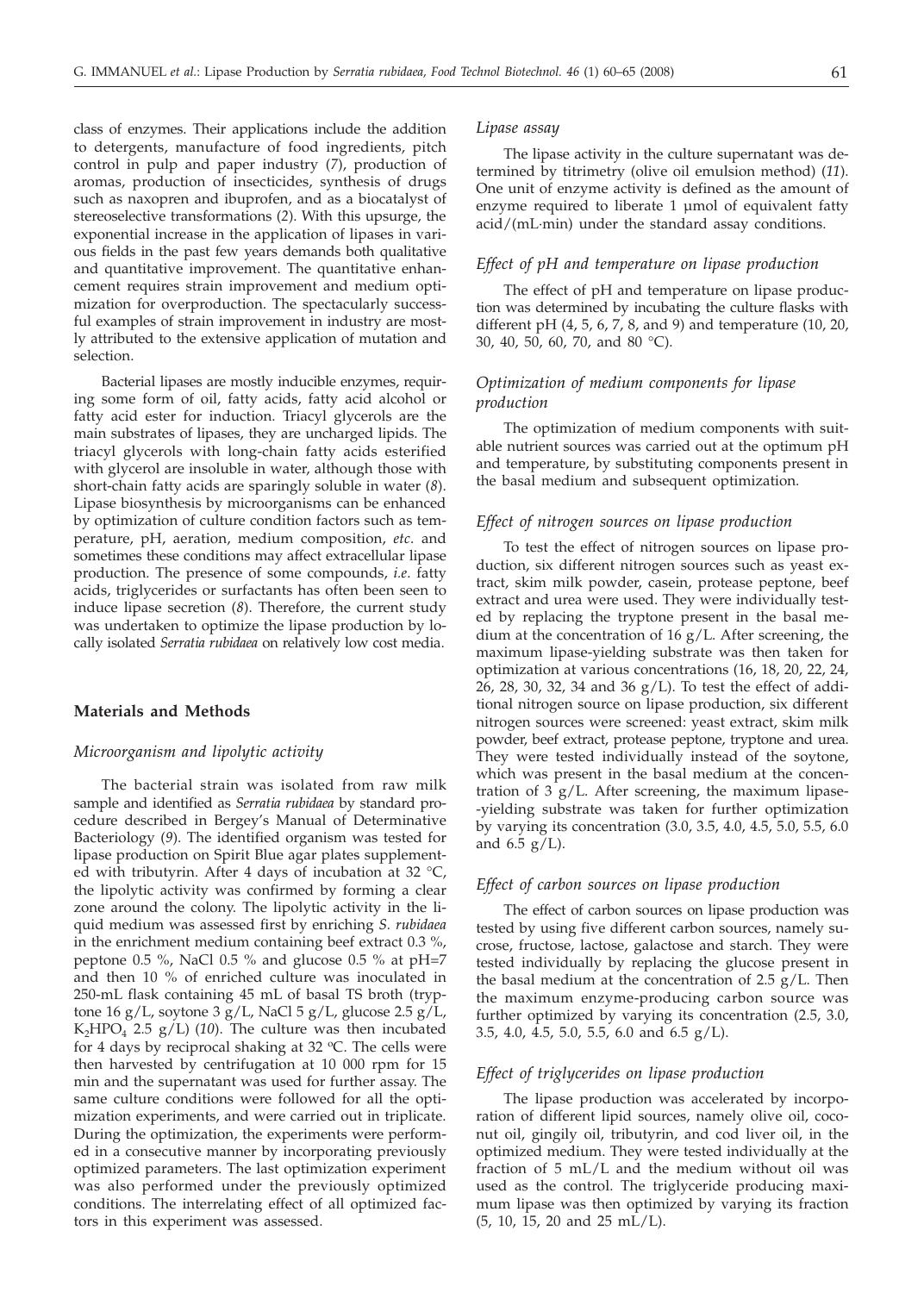## *Effect of surfactants on lipase production*

The surfactant that induces the production of lipase was detected by incorporating different surfactants, namely Tween 20, Tween 80, polyethylene glycol 300, Triton X 100 and Criton X 100 in the optimized medium. They were tested individually at the fraction of 2 mL/L and the medium without surfactant was used as control. The surfactant producing maximum lipase was then optimized by varying its fraction (2, 3, 4, 5, 6, 7, 8, 9 and 10  $mL/L$ ).

## *Partial purification of lipase*

The test strain was first enriched on the enrichment medium containing beef extract 0.3 %, peptone 0.5 %, NaCl 0.5 % and glucose 0.5 % at pH=7 and then cultured in nutrient-optimized experimental medium at room temperature for 4 days by reciprocal shaking. Then, after 4 days of growth, the culture filtrate was collected separately by centrifugation. A volume of 100 mL of crude enzyme was taken individually, and 500 mL of ethyl alcohol were added. The mixture was allowed to precipitate for an hour and then centrifuged at 5000 rpm for 15 min. The precipitate was collected by centrifugation at 1000 rpm for 15 min. After that the precipitate was dissolved in minimum amount of 20 mL Tris/HCl buffer  $(pH=8)$ , containing CaCl<sub>2</sub> and dialyzed against the same buffer for 24 h. The dialyzate was collected in a sterile container and stored at  $4 °C$  for further analysis. For the determination of molecular mass of partially purified lipase, 15 % SDS-PAGE was performed. The  $R_f$  values of the fractions and percentage of raw volume were calculated by using molecular mass markers, and gel documentation system (Syngene, UK).

#### *Statistical analysis*

The results obtained in the present study were subjected to relevant statistical analysis (*12*).

## **Results and Discussion**

The bacterium *S. rubidaea* isolated from raw milk showed lipolytic activity after 2 days of incubation at 32 °C on Spirit Blue agar plates. The diameter of the zone was 15 mm.

#### *Effect of pH on lipase production*

The effect of the pH of the medium on lipase production by *S. rubidaea* indicated a linear increase from  $(1.18\pm0.012)$  to  $(4.0\pm0.01)$  U/mL corresponding to the increase of pH from 4 to 8. At the pH of 9 and 10, the lipase production decreased ((3.83±0.07) and (2.71±0.03) U/mL), respectively. Invariably, the lipase production by *Serratia marcescens* prefers slightly acidic pH (6.5–7) (*13*) and *Pseudomonas aeruginosa* MB prefers neutral pH (*14*). The present study revealed that the lipase production by *S. rubidaea* requires alkaline pH. Lipase activity by *Serratia grimesii* was high in pH=8–9 (*15*). The lipase activity by *S. marcescens* was found to be maximum at pH=8 (*6,16*). One-way ANOVA test conducted to obtain the data on lipase production as a function of medium pH revealed a highly significant variation (p<0.0001).

## *Effect of temperature on lipase production*

Experiment on the effect of temperature indicated that the lipase production of *S. rubidaea* was maximum  $((4.29\pm0.001)$  U/mL) at the optimum temperature of 40 °C. But below (10 to 30 °C) and above (50 to 80 °C) the optimum temperature, the lipase production recorded was low  $((1.9\pm0.02)$  to  $(3.59\pm0.033)$  and  $(2.10\pm0.05)$  to (3.91±0.06) U/mL, respectively). Lipase production by *S. marcescens* was higher at the cultivation temperature of 25 °C, compared to 30 and 35 °C (*13*). Similarly, the lipase production observed in *Pseudomonas aeruginosa* MB was higher at 30 °C. Earlier studies regarding lipase production by *Serratia* sp. isolated from raw milk samples stated that optimum temperature for lipase production was 30–40 °C (*15*), but in the present study lipase activity showed gradual increase with the increase of temperature from 10 to 40  $\degree$ C and further increase of temperature, beyond 40 °C, decreased the production of lipase. Statistical analysis by one-way ANOVA test for the data on lipase activity as a function of medium temperature changes indicated a highly significant variation (p<0.0001).

## *Effect of nitrogen sources on lipase production*

In the present study different nitrogen sources (either organic or inorganic) were screened at a fixed concentration of 16  $g/L$ . The lipase production was greatly influenced by the tested nitrogen sources (Fig. 1). Among these nitrogen sources, casein produced maximum lipase ((6.5*±*0.015) U/mL), compared to others. This is because casein is a simple milk protein and can be easily utilized by a candidate species. After casein, higher lipase production was registered in tryptone-supplied basal medium, followed by others. The lowest lipase production ((2.93±0.05) U/mL) was registered in yeast extract-supplied medium. A possible mechanism may be that yeast extract is a complex nitrogen source and thus requires the cells to secrete more protease for its enzymatic degradation before utilization. This might result in lower production and higher degradation of the extracellular lipase (*13*). One-way ANOVA revealed that the lipase production at varying nitrogen sources was found to be statistically significant (p<0.0001).

Lipase production by *S. rubidaea* was also influenced by the concentration of casein in the medium. In the medium with 18 to 36 g/L of casein (added at the interval



**Fig. 1**. Screening of nitrogen sources for lipase production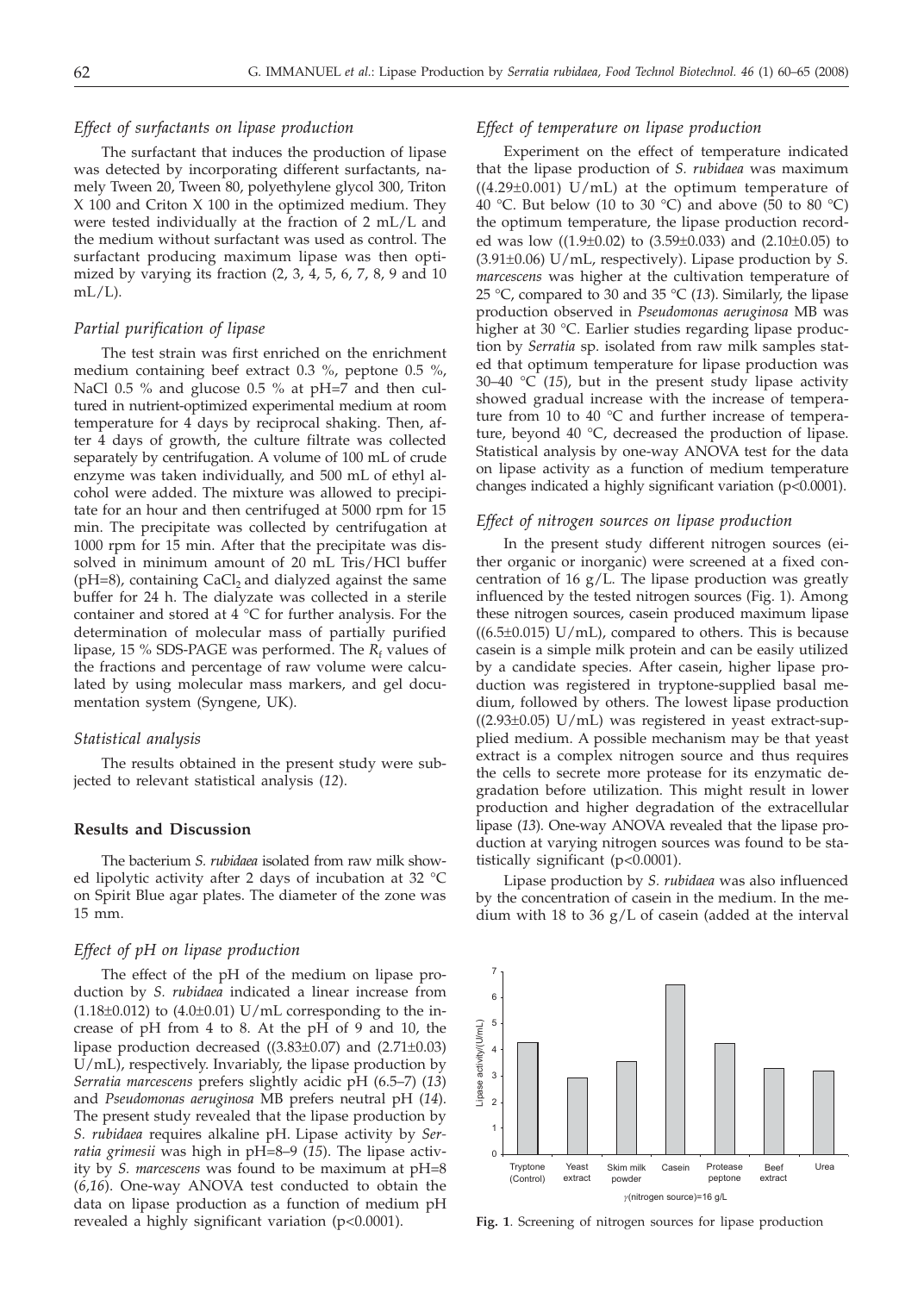of 2 g), maximum lipase production ((9.95 $\pm$ 0.015) U/mL) was registered at the concentration of 24 g/L. But at low (18 to 22  $g/L$ ) and high (26 to 36  $g/L$ ) casein concentrations, the lipase production was lower ((6.98±0.06) to  $(8.70\pm0.031)$  U/mL and  $(7.76\pm0.02)$  to  $(5.42\pm0.011)$  U/mL, respectively). The statistical analysis by one-way ANOVA test revealed that the lipase production at various concentrations of casein was found to be statistically significant (p<0.0001).

Effect of additional nitrogen source on the production of lipase by *S. rubidaea* revealed that the basal medium supplied with soytone gave its maximum production  $((9.40\pm0.02)$  U/mL). In consistence with the present study, Kim *et al.* (*10*) reported that the lipase production by *Pseudomonas* sp. S34 was maximum with two nitrogen sources, namely trypton and soytone, and the studies by Lima *et al.* (*2*) reported that lipase production by *Penicillium aurantiogriseum* was high when using inorganic nitrogen source, but a medium with two organic nitrogen sources displayed lipase production more or less the same to that of the medium containing one organic nitrogen source. In the present study, in addition to soytone, medium supplied with skim milk or tryptone also gave more or less similar production results (Fig. 2). The statistical analysis by one-way ANOVA showed that the influence of nitrogen sources on total lipase production was statistically significant (p<0.0001).



**Fig. 2***.* Screening of additional nitrogen sources for lipase production in combination with casein

The effect of different concentrations of soytone on lipase production showed a positive linear increase  $((9.9\pm0.034)$  to  $(14.8\pm0.03)$  U/mL) with respect to the increase in the concentration of soytone from 3.5 to  $5.0 \text{ g/L}$ at 0.5 g interval. Further increase in the concentration of soytone to 6.5 g/L resulted in decreased lipase production ((12.2±0.011) U/mL). One-way ANOVA indicated that the influence of various concentrations of soytone on the lipase production was found to be statistically significant (p<0.001).

#### *Effect of carbon sources on lipase production*

A range of different carbon sources, mainly carbohydrates, were screened for their efficiency to support lipase production by *S. rubidaea* at the fixed concentration of 2.5 g/L*.* On the basis of lipase activity, it was

concluded that the medium containing starch was more suitable for maximum lipase  $((15.60\pm0.20) \text{ U/mL})$  production than other carbon sources (Fig. 3). The influence of different carbon sources on the production of lipase was found to be statistically significant (p<0.0001) by the one-way ANOVA. This result supports the earlier observations of lipase production by *Pseudomonas fragi* 2239B (*17*) stimulated with polysaccharides and higher lipase production by *Bacillus circulans* induced with starch (*18*). The lipase production by *Streptomyces* sp. and *P. fluorescens* was increased when these organisms were cultured in the medium containing soluble starch (*18*).



**Fig. 3***.* Screening of carbon sources for lipase production

In the medium with added starch *S. rubidaea* lipase production depended on its concentration. Among the tested starch concentrations in the range from 3.0 to 6.5  $g/L$ , at the interval of 0.5  $g/L$ , the lipase production was maximum ((17.46 $\pm$ 0.20) U/mL) at 4.0 g/L. When low (3.0 to 3.5  $g/L$ ) or high (4.5 to 6.5  $g/L$ ) concentrations of starch were added, the lipase production was lower  $((16.2\pm0.23)$  to  $(16.76\pm0.27)$  U/mL and  $(16.5\pm0.11)$  to  $(14.6\pm0.02)$  U/mL, respectively). One-way ANOVA test revealed that the influence of various concentrations of starch on lipase production was found to be statistically significant (p<0.0001).

## *Influence of lipid sources on lipase production*

Lipid-induced lipase production by *S. rubidaea* was confirmed by the addition of lipids to the culture medium. Here, the lipase production in lipid-supplemented medium gave better production than the control medium. On the basis of the activity, the gingily oil was found to be suitable for maximizing the lipase production ((20.52±0.20) U/mL) by *S. rubidaea* (Fig. 4). This is because triglycerides are important substrates for lipase production as they can act as an inducer as well as an inhibitor. In the present study, all the tested triglycerides were found to induce the lipase synthesis with different level of enzyme production. This study is in agreement with the previous work on castor oil-induced lipase production by *Pseudomonas aeruginosa* KKA-5 (*19*), sunflower oil and olive oil-induced extracellular lipase production by *Yarrowia lipolytica* (*8*) and vegetable oil-induced lipase production by *Candida rugosa* (DSM 2031) (*20*). One-way ANOVA showed that the influence of various lipid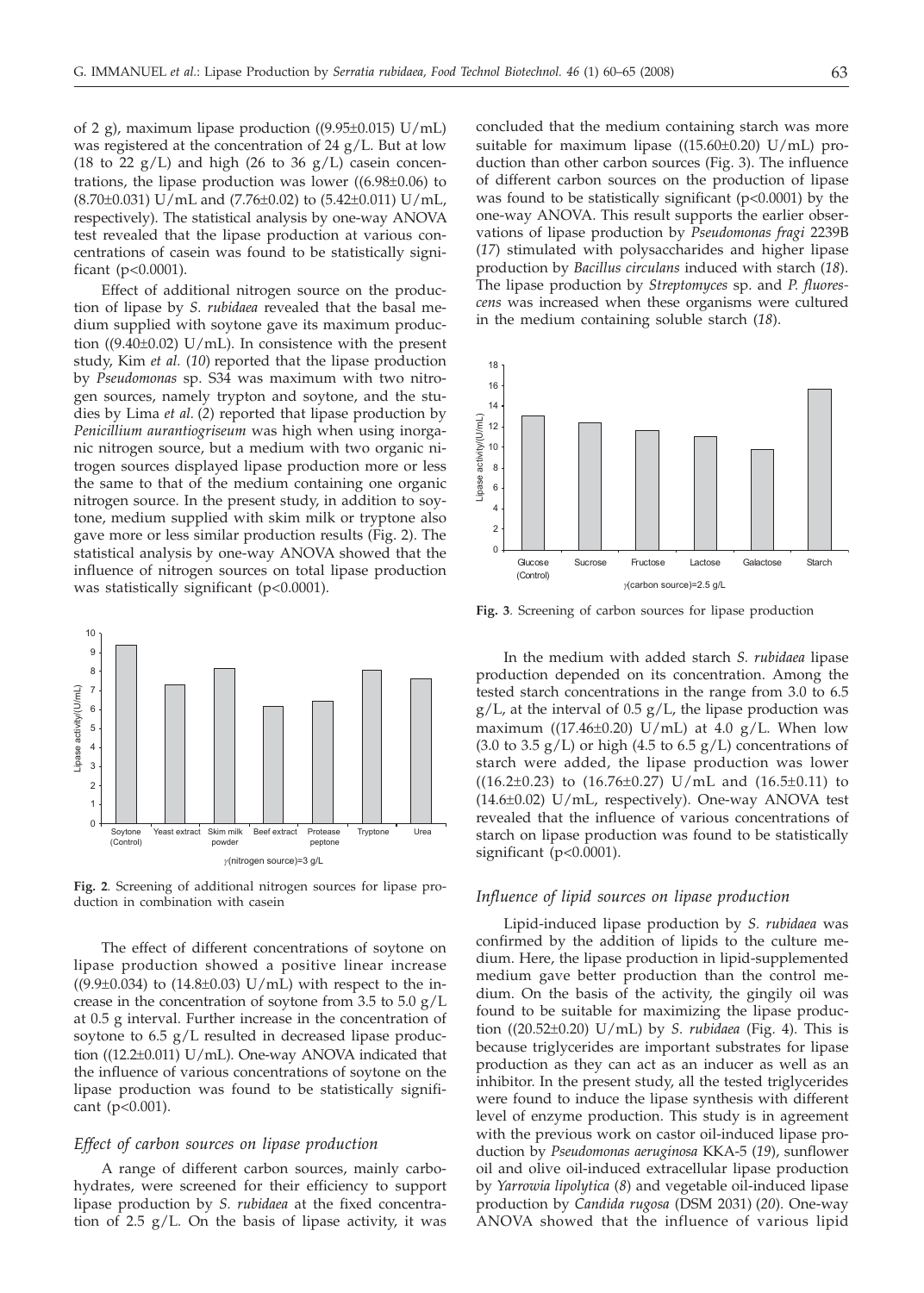

**Fig. 4**. Influence of various triglycerides on lipase production

sources on total lipase production was statistically significant (p<0.05). Addition of gingily oil in the fraction range of 5 to 25 mL/L at an interval of 5 mL/L indicated that the lipase production was optimum  $((23.15\pm$ 0.24)  $U/mL$  in the medium containing 15 mL/L of gingily oil. At low  $(5 \text{ mL/L})$  and high  $(25 \text{ mL/L})$  fractions of gingily oil, the lipase production was reduced  $((18\pm$ 0.05) and (19.98±0.15) U/mL). One-way ANOVA results of lipase production at different fractions of gingily oil were found to be statistically significant (p<0.0001).

## *Effect of surfactants on lipase production*

The studies on the influence of surfactants on lipase production revealed that maximum lipase production by *S. rubidaea* was induced by Tween 20 ((27.10±0.01) U/mL), followed by polyethylene glycol 300 ((26.00±0.06) U/mL). Thus, all the tested surfactants showed positive influence on lipase production compared to the control. Similarly, the studies of lipase production by *P. aeruginosa* EF2 indicated the positive influence of Tween 80 (*21*). The production of lipase by *Rhizophus oligosporus* induced by Tween 20 was reported by Johri *et al.* (*22*), while surfactant-induced lipase production by *Yarrowia lipolytica* was studied by Dominguez *et al.* (*8*). From the present study it is also evident that the lipase production by microorganisms could be induced by the addition of surfactants (Fig. 5). One-way ANOVA test for lipase production showed that the use of different surfactants was found to be statistically significant (p<0001). Addition of surfactants to the medium also showed that the lipase



**Fig. 5**. Influence of different surfactants on lipase production **Fig. 6**. SDS-PAGE profile of partially purified lipase

production in *S. rubidaea* depended on their fraction. Among the tested fractions of Tween 20 from 3.0 to 10.0 mL/L, at an interval of 1 mL/L, the lipase production was maximum  $((34.20\pm0.01) \text{ U/mL})$  in the medium with 6.0 mL/L. The lipase activity was low  $((30.93\pm0.04)$  to  $(32.66\pm0.03)$  U/mL and  $(30.46\pm0.045)$  to  $(33.53\pm0.013)$ U/mL) in medium supplemented with 3.0 to 5.0 and 7.0 to 10.0 mL/L of Tween 20, respectively. One-way ANOVA test showed that various concentrations of Tween 20 were statistically significant (p<0.001).

#### *Partial purification of lipase*

The results of partial purification of lipase indicated that the enzyme activity was found to be 8-fold more than the crude enzyme, and it was recorded that the molecular mass of partially purified enzyme was 54 kDa (Fig. 6). In consistence with this study, Matsumae and Shibatani (*16*) found that the molecular mass of *S. marcescens* SR418000 purified lipase was 62 kDa, while that of *S. grimesii* lipase was 57 kDa (*15*). Abdou (*6*) also reported that the molecular mass of purified lipase of *S. marcescens* was 52 kDa. The observation of Arpigny and Jaeger (*23*) inferred that the molecular mass of lipases from *P. fluorescens* and *S. marcescens* was 50 and 65 kDa, respectively.